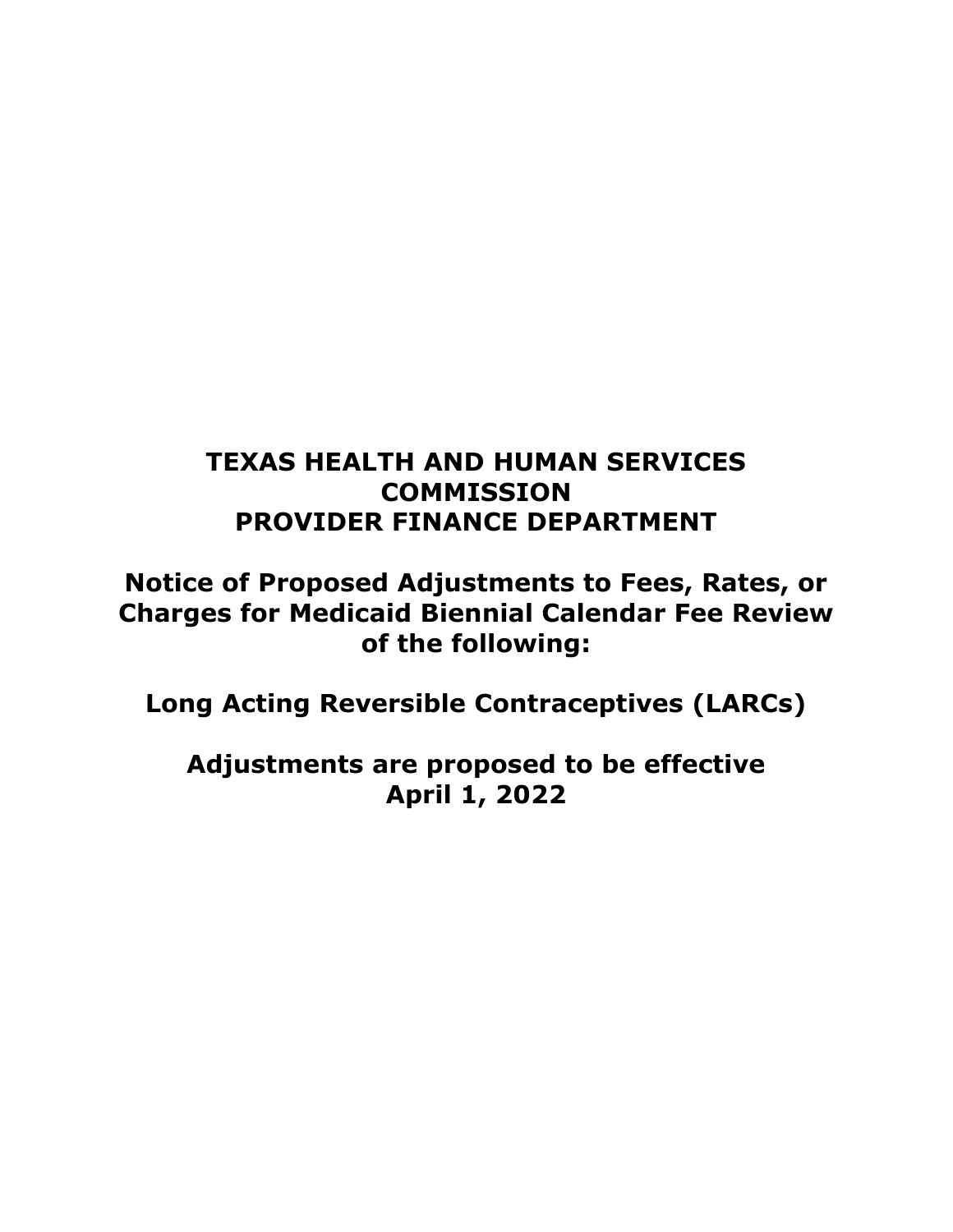### **SUMMARY OF PROPOSED ADJUSTMENTS**

## **To Be Effective April 1, 2022**

Included in this document is information relating to the proposed adjustments to Medicaid payment for the Medicaid Biennial Calendar Fee Review of Long Acting reversible Contraceptives (LARCs). The Texas Health and Human Services Commission (HHSC) intends to submit an amendment to the Texas State Plan for Medical Assistance under Title XIX of the Social Security Act to update the fee schedules to reflect these proposed adjustments. The rates are proposed to be effective April 1, 2022.

#### **Hearing**

The Texas Health and Human Services Commission (HHSC) will conduct a hearing to receive public comment on proposed Medicaid payment rates detailed in this document on February 14, 2022, at 1:00 PM. The hearing will be held in compliance with Texas Human Resources Code §32.0282, which requires public notice of and hearings on proposed Medicaid reimbursements.

Due to the declared state of disaster stemming from COVID-19, this hearing will be conducted online.

Please register for HHSC Public Rate Hearing for Medicaid Reimbursement Rates on February 14, 2022 1:00 PM CST at:

Registration URL: <https://attendee.gotowebinar.com/register/5627454862296110860> Webinar ID: 973-882-795

Phone number for Phone audio: (914) 614-3221 Access Code: 416-213-430 (Audio pin given at start of webinar; please note, an audio pin is only given to those who answer and must be used to speak with phone audio.)

After registering, you will receive a confirmation email containing information about joining the webinar.

HHSC will consider all concerns expressed at the hearing prior to final rate approval. This public hearing will be held in compliance with the provisions of Human Resources Code §32.0282 which requires a public hearing on proposed payment rate adjustments. Should you have any questions regarding the information in this document, please contact:

Provider Finance Acute Care Services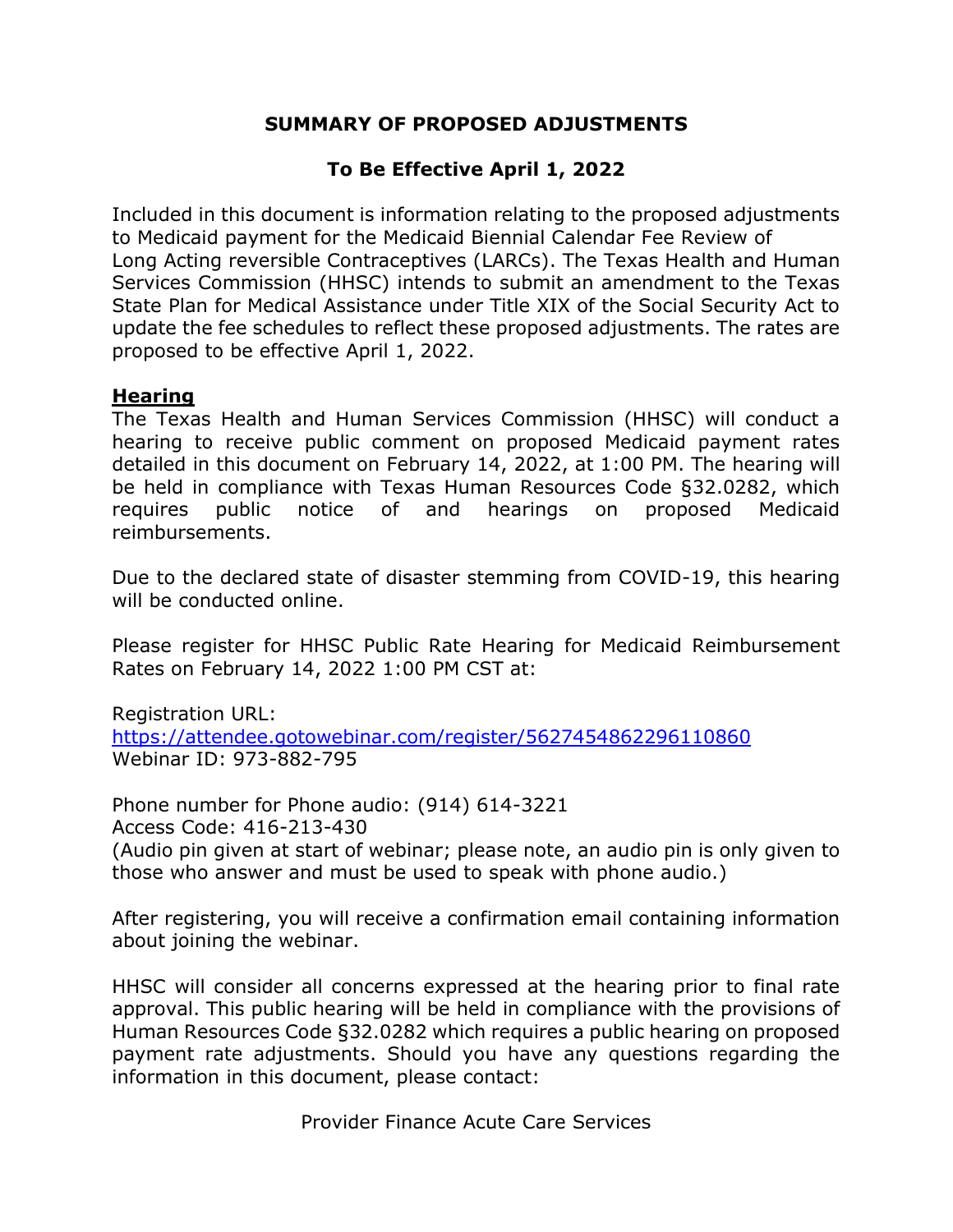Texas Health and Human Services Commission E-mail: [PFDAcuteCare@hhs.texas.gov](mailto:PFDAcuteCare@hhs.texas.gov)

A recording of the webinar will be archived and can be accesses on demand at [https://hhs.texas.gov/about-hhs/communications-events/live-archived](https://hhs.texas.gov/about-hhs/communications-events/live-archived-meetings)[meetings.](https://hhs.texas.gov/about-hhs/communications-events/live-archived-meetings)

## **Background**

HHSC is responsible for the reimbursement determination functions for the Texas Medicaid Program. Proposed rates are calculated utilizing established methodologies that conform to the Social Security Act and related federal regulations, the federally approved Texas Medicaid State Plan, all applicable state statutes and rules, and other requirements. HHSC reviews the Medicaid reimbursement rates for all acute care services every two years. These biennial reviews result in rates that are increased, decreased, or remain the same. The reviews are conducted to ensure that rates continue to be based on established rate methodologies.

### **Methodology**

The specific administrative rules that govern the establishment of the fees in this proposal were calculated in accordance with Title 1 of the Texas Administrative Code (TAC):

- §355.8085, which addresses the reimbursement methodology for physicians and other practitioners;
- §355.8441, which addresses the reimbursement methodologies for Early and Periodic Screening, Diagnosis, and Treatment (EPSDT) Services (known in Texas as Texas Health Steps);
- §355.8581, which addresses the reimbursement methodology for Family Planning Services; and
- §355.8641, which addresses the reimbursement methodology for the Women's Health Program.

#### **Proposed Rate Adjustments**

A summary of the methodologies used to determine the proposed fee-forservice Medicaid rates is listed below: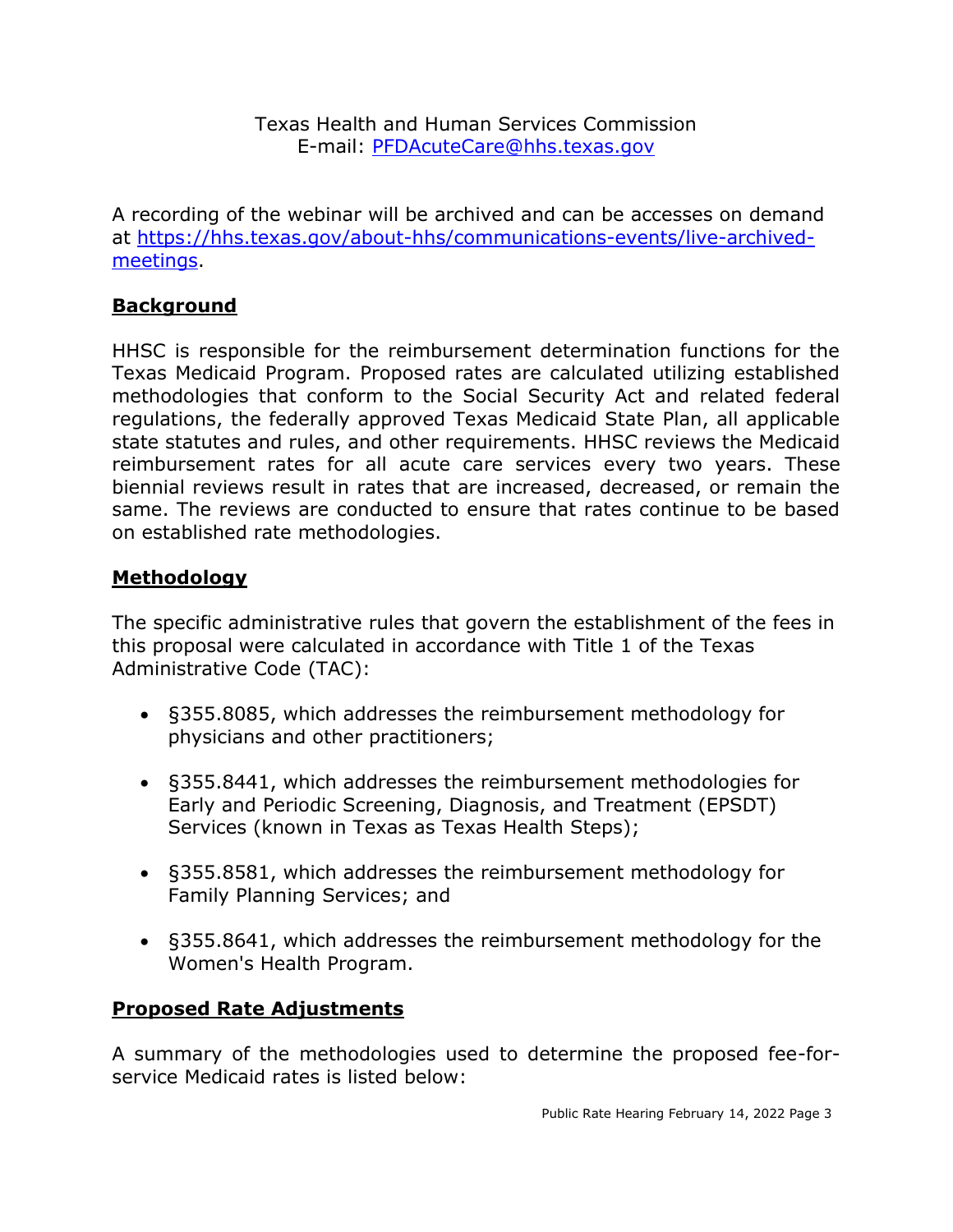- Procedure codes and descriptions used in the Texas Medicaid Program are national standard code sets as required by federal laws; Healthcare Common Procedural Coding System (HCPCS) and Current Procedural Terminology (CPT).
- Resource-based fee (RBF) methodology uses relative value units (RVUs) established by Medicare times a conversion factor. Current conversion factors include \$28.0672 for most services provided to children 20 years of age and younger and \$26.7305 for services provided to adults 21 years of age and older. Fees for services provided to children and identified as having access-to-care issues may be assigned a higher conversion factor, currently \$30.00.
- Access-based fees (ABFs) allow the state to reimburse for procedure codes not covered by Medicare or for which the Medicare fee is inadequate, or account for particularly difficult procedures, or encourage provider participation to ensure access to care.
- ABFs may also be established based on the Medicare fee for a service that is not priced using RVUs. Physician-administered drug pricing methodologies are outlined in §355.8085.
- For services and items that are not covered by Medicare or for which the Medicare rate is insufficient, different approaches are used to develop fees based on available information. These alternate methods include, as applicable:
	- o The median or mean of the Medicaid fees from 14 states (the 10 most populous and the 4 bordering Texas) or the median or mean of the states that cover the service
	- o Regional Medicare pricing from Novitas or a percentage of the Medicare fee
	- o The current Medicaid fee for a similar service (comparable code)
	- o 82 percent of the manufacturer suggested retail price (MSRP) supplied by provider associations or manufacturers
	- o 89.5 percent of the average wholesale price for enteral and parenteral products
	- o Cost shown on a manufacturer's invoice submitted by the provider to **HHSC**

Specific proposed payment rate adjustments are listed in the attachments outlined below:

### CFR Att 1 – LARCs **Written Comments**

Written comments regarding the proposed payment rate adjustments will be accepted in lieu of, or in addition to, oral testimony until 5 p.m. the day of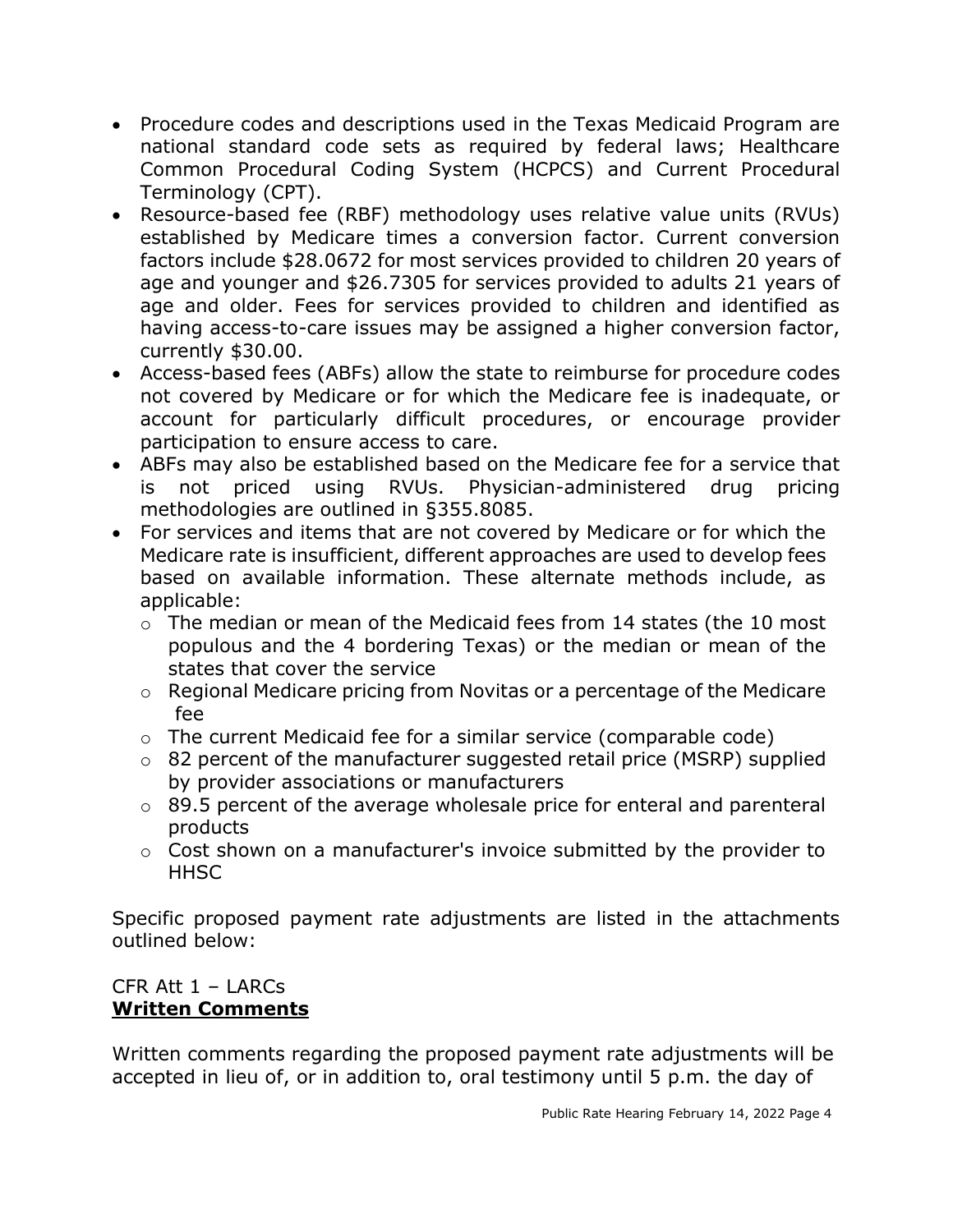the hearing. Written comments may be sent by U.S. mail to the Texas Health and Human Services Commission, Attention: Provider Finance Department, Mail Code H-400, P.O. Box 149030, Austin, Texas 78714-9030; by fax to Provider Finance Department at (512) 730-7475; or by e-mail to [PFDAcuteCare@hhs.texas.gov.](mailto:PFDAcuteCare@hhs.texas.gov) In addition, written comments will be accepted by overnight mail or hand delivery to Texas Health and Human Services Commission, Attention: Provider Finance Department, Mail Code H-400, North Austin Complex, 4601 W Guadalupe St, Austin, Texas 78751.

Persons with disabilities who wish to attend the hearing and require auxiliary aids or services should contact Provider Finance Department at (512) 730- 7401 at least 72 hours in advance for appropriate arrangements.

This public rate hearing briefing packet presents proposed payment rates and is distributed at HHSC public rate hearings and posted by the proposed effective date on the HHSC website at [https://pfd.hhs.texas.gov/rate](https://pfd.hhs.texas.gov/rate-packets)[packets.](https://pfd.hhs.texas.gov/rate-packets) Proposed rates may or may not be adopted, depending on HHSC management decisions after review of public comments and additional information. Provider and public notification about adoption decisions are published on the Texas Medicaid and Healthcare Partnership (TMHP) website at [http://www.tmhp.com](http://www.tmhp.com/) in banner messages, bulletins, notices, and updates to the Texas Medicaid fee schedules. The fee schedules are available in static files or online lookup at [http://public.tmhp.com/FeeSchedules.](http://public.tmhp.com/FeeSchedules)

**Preferred Communication.** During the current state of disaster due to COVID-19, physical forms of communication are checked with less frequency than during normal business operations. For quickest response, and to help curb the possible transmission of infection, please use e-mail or phone if possible for communication with HHSC related to this rate hearing.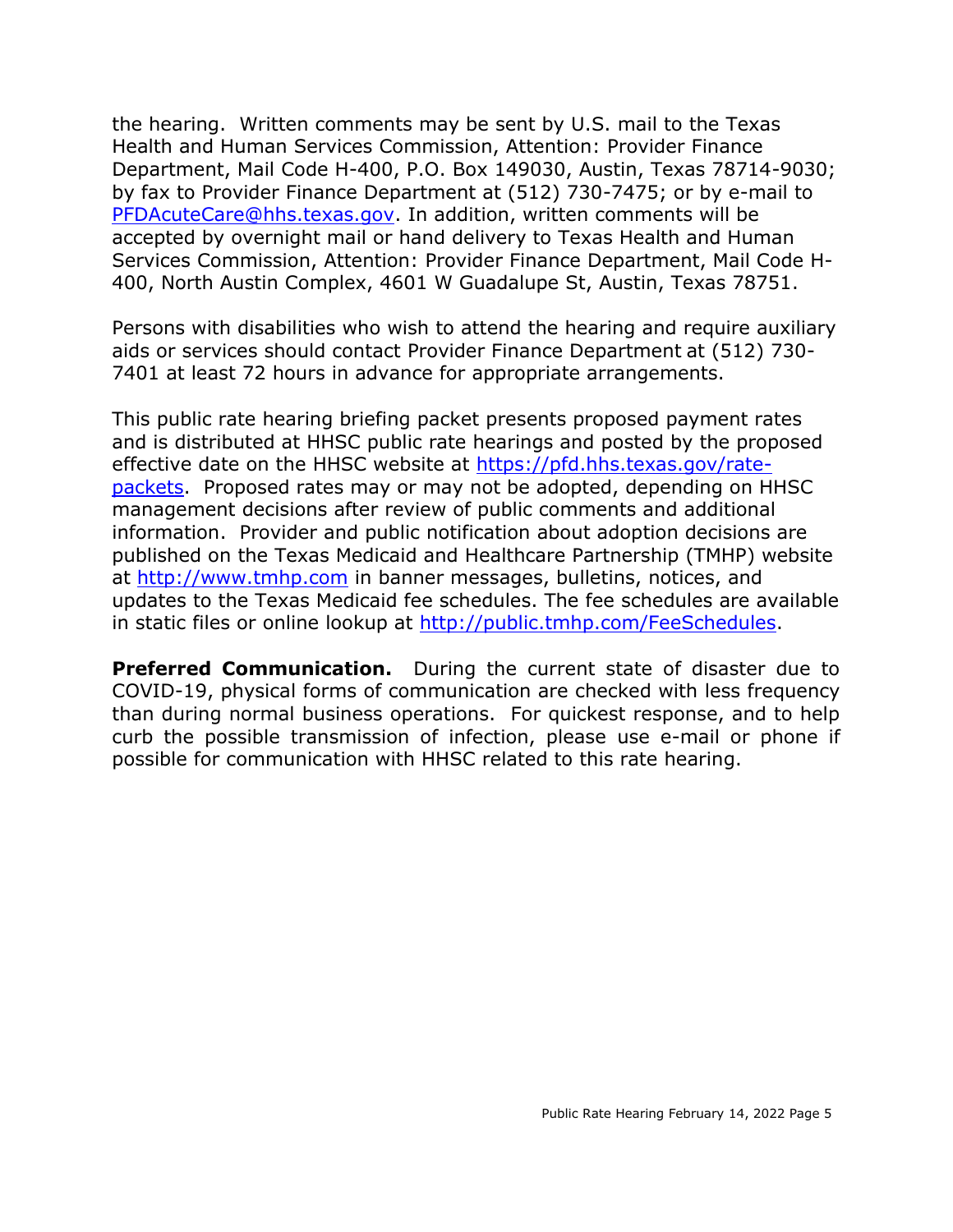#### **CFR Attachment 1- Long Acting Reversible Contraceptive (proposed to be effective April 1, 2022)**

|            |                                                      |                |                                                         |            |                   |                        |                                                    |                               | <b>CURRENT</b>           |                          | 4/1/2022                 |                          |                                                  |
|------------|------------------------------------------------------|----------------|---------------------------------------------------------|------------|-------------------|------------------------|----------------------------------------------------|-------------------------------|--------------------------|--------------------------|--------------------------|--------------------------|--------------------------------------------------|
|            |                                                      | Procedure      |                                                         |            |                   |                        | Non-<br><b>Facility</b><br>(N)/<br><b>Facility</b> | Provider<br>Type/<br>Provider | Current                  | Current<br>Adjusted      | Proposed                 | Proposed<br>Adjusted     | Percent<br>Change<br>from<br>Current<br>Medicaid |
| Program    | TOS*                                                 | Code           | <b>Long Description</b>                                 | Modifier 1 | <b>Modifier 2</b> | <b>Age Range</b>       | (F)                                                | <b>Specialty</b>              | <b>Medicaid Fee</b>      | <b>Medicaid Fee</b>      | <b>Medicaid Fee</b>      | <b>Medicaid Fee</b>      | Fee                                              |
| 900<br>300 | $\overline{z}$<br>2                                  | 11976<br>11976 | $***$<br>$^{**}$                                        |            |                   | $10 - 55$<br>$0 - 999$ | N<br>N/F                                           | 71                            | \$117.88<br>\$117.88     | \$117.88<br>\$117.88     | \$148.46<br>\$148.46     | \$148.46<br>\$148.46     | 25.94%<br>25.94%                                 |
| 900        | 2                                                    | 11976          | **                                                      |            |                   | $10 - 55$              | N/F                                                |                               | \$117.88                 | \$117.88                 | \$148.46                 | \$148.46                 | 25.94%                                           |
| 300<br>300 | 1<br>2                                               | 55250<br>55250 | $^{**}$<br>$**$                                         |            |                   | 21-999<br>21-999       | N<br>N                                             | 46                            | \$288.96<br>\$288.96     | \$288.96<br>\$288.96     | \$346.41<br>\$346.41     | \$346.41<br>\$346.41     | 19.88%<br>19.88%                                 |
| 300        |                                                      | 55250          | **                                                      |            |                   | 21-999                 | F                                                  | 46                            | \$182.57                 | \$182.57                 | \$231.86                 | \$231.86                 | 27.00%                                           |
| 900        |                                                      | 55250          | $***$<br>$**$                                           |            |                   | 21-999                 | N                                                  |                               | \$288.96                 | \$288.96                 | \$346.41                 | \$346.41                 | 19.88%                                           |
| 900<br>900 |                                                      | 55250<br>55250 | $**$                                                    |            |                   | 21-999<br>21-999       | F<br>N                                             | 71                            | \$182.57<br>\$288.96     | \$182.57<br>\$288.96     | \$231.86<br>\$346.41     | \$231.86<br>\$346.41     | 27.00%<br>19.88%                                 |
| 900        | $\overline{z}$                                       | 55250          | $^{**}$                                                 |            |                   | 21-999                 | N                                                  |                               | \$288.96                 | \$288.96                 | \$346.41                 | \$346.41                 | 19.88%                                           |
| 900<br>900 | $\overline{\phantom{a}}$                             | 55250<br>58300 | $**$<br>$**$                                            |            |                   | 21-999<br>$0 - 20$     | F<br>N                                             | 71                            | \$182.57<br>\$87.01      | \$182.57<br>\$87.01      | \$231.86<br>\$115.93     | \$231.86<br>\$115.93     | 27.00%<br>33.24%                                 |
| 900        | $\overline{\phantom{a}}$                             | 58300          | $***$                                                   |            |                   | 21-999                 | N                                                  | 71                            | \$82.86                  | \$82.86                  | \$115.93                 | \$115.93                 | 39.91%                                           |
| 300<br>900 | 2<br>$\mathcal{L}$                                   | 58300<br>58300 | $***$<br>$**$                                           |            |                   | $0 - 999$<br>$0 - 20$  | N<br>F                                             | 71<br>71                      | \$82.86                  | \$82.86                  | \$115.93                 | \$115.93                 | 39.91%<br>24.12%                                 |
| 900        | 2                                                    | 58300          | $**$                                                    |            |                   | 21-999                 | F                                                  | 71                            | \$41.54<br>\$39.56       | \$41.54<br>\$39.56       | \$51.56<br>\$51.56       | \$51.56<br>\$51.56       | 30.33%                                           |
| 900        | 2                                                    | 58300          | **<br>$**$                                              |            |                   | $0 - 20$               | N                                                  |                               | \$87.01                  | \$87.01                  | \$115.93                 | \$115.93                 | 33.24%                                           |
| 300<br>900 |                                                      | 58300<br>58300 | $***$                                                   |            |                   | $0 - 20$<br>21-999     | N<br>Ν                                             |                               | \$87.01<br>\$82.86       | \$87.01<br>\$82.86       | \$115.93<br>\$115.93     | \$115.93<br>\$115.93     | 33.24%<br>39.91%                                 |
| 300        |                                                      | 58300          | **<br>$**$                                              |            |                   | 21-999                 | N                                                  |                               | \$82.86                  | \$82.86                  | \$115.93                 | \$115.93                 | 39.91%                                           |
| 900<br>900 | $\overline{z}$                                       | 58300<br>58300 | $**$                                                    |            |                   | $0 - 20$<br>21-999     | F<br>Ŧ                                             |                               | \$41.54<br>\$39.56       | \$41.54<br>\$39.56       | \$51.56<br>\$51.56       | \$51.56<br>\$51.56       | 24.12%<br>30.33%                                 |
| 900        | $\overline{z}$                                       | 58301          | $**$                                                    |            |                   | $0 - 20$               | N                                                  | 71                            | \$92.06                  | \$92.06                  | \$114.89                 | \$114.89                 | 24.80%                                           |
| 900<br>900 | $\overline{\phantom{a}}$<br>$\overline{\phantom{a}}$ | 58301<br>58301 | $***$<br>**                                             |            |                   | 21-999<br>$0 - 20$     | N<br>N/F                                           | 71                            | \$87.68<br>\$92.06       | \$87.68<br>\$92.06       | \$114.89<br>\$114.89     | \$114.89<br>\$114.89     | 31.03%<br>24.80%                                 |
| 900        | $\overline{ }$                                       | 58301          | $***$                                                   |            |                   | 21-999                 | N/F                                                |                               | \$87.68                  | \$87.68                  | \$114.89                 | \$114.89                 | 31.03%                                           |
| 300        | 2                                                    | 58301          | $***$<br>$**$                                           |            |                   | 0-999                  | N                                                  |                               | \$87.68                  | \$87.68                  | \$114.89                 | \$114.89                 | 31.03%                                           |
| 900<br>900 | 2<br>2                                               | 58565<br>58565 | $**$                                                    |            |                   | 21-999<br>21-999       | N<br>F                                             |                               | \$1,521.77<br>\$367.01   | \$1,521.77<br>\$367.01   | \$1,795.02<br>\$473.07   | \$1,795.02<br>\$473.07   | 17.96%<br>28.90%                                 |
| 900        | 2                                                    | 58600          | $**$                                                    |            |                   | 21-999                 | F                                                  |                               | \$298.85                 | \$298.85                 | \$382.40                 | \$382.40                 | 27.96%                                           |
| 300<br>300 |                                                      | 58600<br>58600 | $***$<br>$**$                                           |            |                   | 21-999<br>21-999       | N/F<br>N/F                                         |                               | \$2,500.00<br>\$2,500.00 | \$2,500.00<br>\$2,500.00 | \$2,500.00<br>\$2,500.00 | \$2,500.00<br>\$2,500.00 | 0.00%<br>0.00%                                   |
| 900        |                                                      | 58605          | $**$                                                    |            |                   | $21 - 55$              | F                                                  |                               | \$271.31                 | \$271.31                 | \$348.83                 | \$348.83                 | 28.57%                                           |
| 900        | $\overline{2}$                                       | 58611<br>58611 | $**$<br>$**$                                            |            |                   | $21 - 55$<br>21-999    | Ŧ<br>N                                             |                               | \$60.68<br>\$60.68       | \$60.68<br>\$60.68       | \$77.52<br>\$77.52       | \$77.52<br>\$77.52       | 27.75%<br>27.75%                                 |
| 300<br>900 | 8                                                    | 58611          | $**$                                                    |            |                   | $21 - 55$              | Ŧ                                                  |                               | \$9.71                   | \$9.71                   | \$12.40                  | \$12.40                  | 27.70%                                           |
| 900        |                                                      | 58615          | $**$<br>$***$                                           |            |                   | $21 - 55$              | F                                                  |                               | \$204.22                 | \$204.22                 | \$262.66                 | \$262.66                 | 28.62%                                           |
| 300<br>900 | $\overline{\phantom{a}}$<br>1                        | 58615<br>99000 | $**$                                                    |            |                   | 0-999<br>$0 - 999$     | N<br>N                                             |                               | \$204.22<br>\$10.80      | \$204.22<br>\$10.80      | \$262.66<br>\$10.80      | \$262.66<br>\$10.80      | 28.62%<br>$0.00\%$                               |
| 900        |                                                      | 99000          | $**$                                                    |            |                   | $0 - 999$              | N                                                  | 71                            | \$10.80                  | \$10.80                  | \$10.80                  | \$10.80                  | 0.00%                                            |
| 300        | 1                                                    | 99000          | $^{**}$<br>Permanent implantable                        |            |                   | 0-999                  | N                                                  |                               | \$10.80                  | \$10.80                  | \$10.80                  | \$10.80                  | $0.00\%$                                         |
|            |                                                      |                | contraceptive intratubal                                |            |                   |                        |                                                    |                               |                          |                          |                          |                          |                                                  |
| 900        | 9                                                    | A4264          | occlusion device(s) and delivery                        |            |                   | 21-999                 | N/F                                                |                               |                          |                          |                          |                          | 0.00%                                            |
|            |                                                      |                | system<br>Permanent implantable                         |            |                   |                        |                                                    |                               | \$1,346.14               | \$1,346.14               | \$1,346.14               | \$1,346.14               |                                                  |
|            |                                                      |                | contraceptive intratubal                                |            |                   |                        |                                                    |                               |                          |                          |                          |                          |                                                  |
| 900        | 9                                                    | A4264          | occlusion device(s) and delivery<br>svstem              |            |                   | 21-999                 | F                                                  | 52                            | \$1,346.14               | \$1,346.14               | \$1,346.14               | \$1,346.14               | 0.00%                                            |
|            |                                                      |                |                                                         |            |                   |                        |                                                    |                               |                          |                          |                          |                          |                                                  |
|            |                                                      | <b>J1050</b>   | Injection, Medroxyprogesterone                          |            |                   | $0 - 999$              |                                                    |                               | \$72.80                  | \$72.80                  | \$85.65                  |                          |                                                  |
| 300        | 1                                                    |                | acetate, 1 mg                                           |            |                   |                        | N/F                                                |                               |                          |                          |                          | \$85.65                  | 17.65%                                           |
|            |                                                      |                | Injection, Medroxyprogesterone                          |            |                   |                        |                                                    |                               |                          |                          |                          |                          |                                                  |
| 900        | 1                                                    | J1050          | acetate, 1 mg<br>Levonorgestrel-releasing               | U1         |                   | 0-999                  | N/F                                                |                               | \$72.80                  | \$72.80                  | \$85.65                  | \$85.65                  | 17.65%                                           |
|            |                                                      |                | intrauterine contraceptive                              |            |                   |                        |                                                    |                               |                          |                          |                          |                          |                                                  |
| 900        |                                                      | <b>J7296</b>   | system (Kyleena), 19.5 mg<br>Levonorgestrel-releasing   |            |                   | $10 - 55$              | N/F                                                |                               | \$1,019.27               | \$1,019.27               | \$1,070.23               | \$1,070.23               | 5.00%                                            |
|            |                                                      |                | intrauterine contraceptive                              |            |                   |                        |                                                    |                               |                          |                          |                          |                          |                                                  |
| 300        | $\mathbf{1}$                                         | J7296          | system (Kyleena), 19.5 mg                               |            |                   | $10 - 55$              | N                                                  |                               | \$1,019.27               | \$1,019.27               | \$1,070.23               | \$1,070.23               | 5.00%                                            |
|            |                                                      |                | Levonorgestrel-releasing<br>intrauterine contraceptive  |            |                   |                        |                                                    |                               |                          |                          |                          |                          |                                                  |
| 900        | 1                                                    | <b>J7296</b>   | system (Kyleena), 19.5 mg                               | U8         |                   | $10 - 55$              | N/F                                                |                               | \$509.64                 | \$509.64                 | \$535.11                 | \$535.11                 | 5.00%                                            |
|            |                                                      |                | Levonorgestrel-releasing<br>intrauterine contraceptive  |            |                   |                        |                                                    | 46,71,                        |                          |                          |                          |                          |                                                  |
| 900        |                                                      | <b>J7296</b>   | system (Kyleena), 19.5 mg                               |            |                   | $10 - 55$              | N/F                                                | 78.79                         | \$1,019.27               | \$1.019.27               | \$1,070.23               | \$1,070.23               | 5.00%                                            |
|            |                                                      |                | Levonorgestrel-releasing                                |            |                   |                        |                                                    |                               |                          |                          |                          |                          |                                                  |
| 900        |                                                      | J7296          | intrauterine contraceptive<br>system (Kyleena), 19.5 mg | U8         |                   | 10-55                  | N/F                                                | 46,71,<br>78.79               | \$509.64                 | \$509.64                 | \$535.11                 | \$535.11                 | 5.00%                                            |
|            |                                                      |                | Levonorgestrel-releasing                                |            |                   |                        |                                                    |                               |                          |                          |                          |                          |                                                  |
| 900        | 1                                                    | <b>J7297</b>   | intrauterine contraceptive<br>system, 52 mg (Liletta)   |            |                   | $10 - 55$              | N/F                                                | 46,71,<br>78,79               | \$802.60                 | \$802.60                 | \$862.00                 | \$862.00                 | 7.40%                                            |
|            |                                                      |                | Levonorgestrel-releasing                                |            |                   |                        |                                                    |                               |                          |                          |                          |                          |                                                  |
| 900        | $\mathbf{1}$                                         | <b>J7297</b>   | intrauterine contraceptive<br>system, 52 mg (Liletta)   | U8         |                   | $10 - 55$              | N/F                                                | 46,71,<br>78,79               | \$401.30                 | \$401.30                 | \$431.00                 | \$431.00                 | 7.40%                                            |
|            |                                                      |                | Levonorgestrel-releasing                                |            |                   |                        |                                                    |                               |                          |                          |                          |                          |                                                  |
|            |                                                      | J7297          | intrauterine contraceptive<br>system, 52 mg (Liletta)   |            |                   | $0 - 999$              |                                                    |                               | \$802.60                 | \$802.60                 | \$862.00                 |                          |                                                  |
| 300        | $\mathbf{1}$                                         |                | Levonorgestrel-releasing                                |            |                   |                        | ${\sf N}$                                          |                               |                          |                          |                          | \$862.00                 | 7.40%                                            |
|            |                                                      |                | intrauterine contraceptive                              |            |                   |                        |                                                    |                               |                          |                          |                          |                          |                                                  |
| 900        |                                                      | <b>J7297</b>   | system, 52 mg (Liletta)<br>Levonorgestrel-releasing     |            |                   | $10 - 55$              | N/F                                                |                               | \$802.60                 | \$802.60                 | \$862.00                 | \$862.00                 | 7.40%                                            |
|            |                                                      |                | intrauterine contraceptive                              |            |                   |                        |                                                    |                               |                          |                          |                          |                          |                                                  |
| 900        | $\mathbf{1}$                                         | J7297          | system, 52 mg (Liletta)<br>Levonorgestrel-releasing     | $\cup$ 8   |                   | $10 - 55$              | N/F                                                |                               | \$401.30                 | \$401.30                 | \$431.00                 | \$431.00                 | 7.40%                                            |
|            |                                                      |                | intrauterine contraceptive                              |            |                   |                        |                                                    |                               |                          |                          |                          |                          |                                                  |
| 300        |                                                      | J7297          | system, 52 mg (Liletta)                                 | $\cup$ 8   |                   | $0 - 999$              | N                                                  |                               | \$401.30                 | \$401.30                 | \$431.00                 | \$431.00                 | 7.40%                                            |
|            |                                                      |                | Levonorgestrel-releasing<br>intrauterine contraceptive  |            |                   |                        |                                                    | 46,71,                        |                          |                          |                          |                          |                                                  |
| 900        | $\mathbf{1}$                                         | <b>J7298</b>   | system, 52 mg (Mirena)                                  |            |                   | $10 - 55$              | N/F                                                | 78,79                         | \$1,019.27               | \$1,019.27               | \$1,070.23               | \$1,070.23               | 5.00%                                            |
|            |                                                      |                | Levonorgestrel-releasing<br>intrauterine contraceptive  |            |                   |                        |                                                    | 46,71,                        |                          |                          |                          |                          |                                                  |
| 900        | $\mathbf{1}$                                         | <b>J7298</b>   | system, 52 mg (Mirena)                                  | $\cup$ 8   |                   | $10 - 55$              | N/F                                                | 78,79                         | \$509.64                 | \$509.64                 | \$535.11                 | \$535.11                 | 5.00%                                            |
|            |                                                      |                | Levonorgestrel-releasing                                |            |                   |                        |                                                    |                               |                          |                          |                          |                          |                                                  |
| 300        |                                                      | <b>J7298</b>   | intrauterine contraceptive<br>system, 52 mg (Mirena)    |            |                   | $0 - 999$              | N                                                  |                               | \$1,019.27               | \$1,019.27               | \$1,070.23               | \$1,070.23               | 5.00%                                            |
|            |                                                      |                | Levonorgestrel-releasing                                |            |                   |                        |                                                    |                               |                          |                          |                          |                          |                                                  |
| 900        | 1                                                    | <b>J7298</b>   | intrauterine contraceptive<br>system, 52 mg (Mirena)    |            |                   | 10-55                  | N/F                                                |                               | \$1,019.27               | \$1,019.27               | \$1,070.23               | \$1,070.23               | 5.00%                                            |
|            |                                                      |                | Levonorgestrel-releasing                                |            |                   |                        |                                                    |                               |                          |                          |                          |                          |                                                  |
|            |                                                      |                | intrauterine contraceptive                              |            |                   |                        |                                                    |                               |                          |                          |                          |                          |                                                  |
| 900        |                                                      | <b>J7298</b>   | system, 52 mg (Mirena)                                  | $\cup$ 8   |                   | $10 - 55$              | N/F                                                |                               | \$509.64                 | \$509.64                 | \$535.11                 | \$535.11                 | 5.00%                                            |